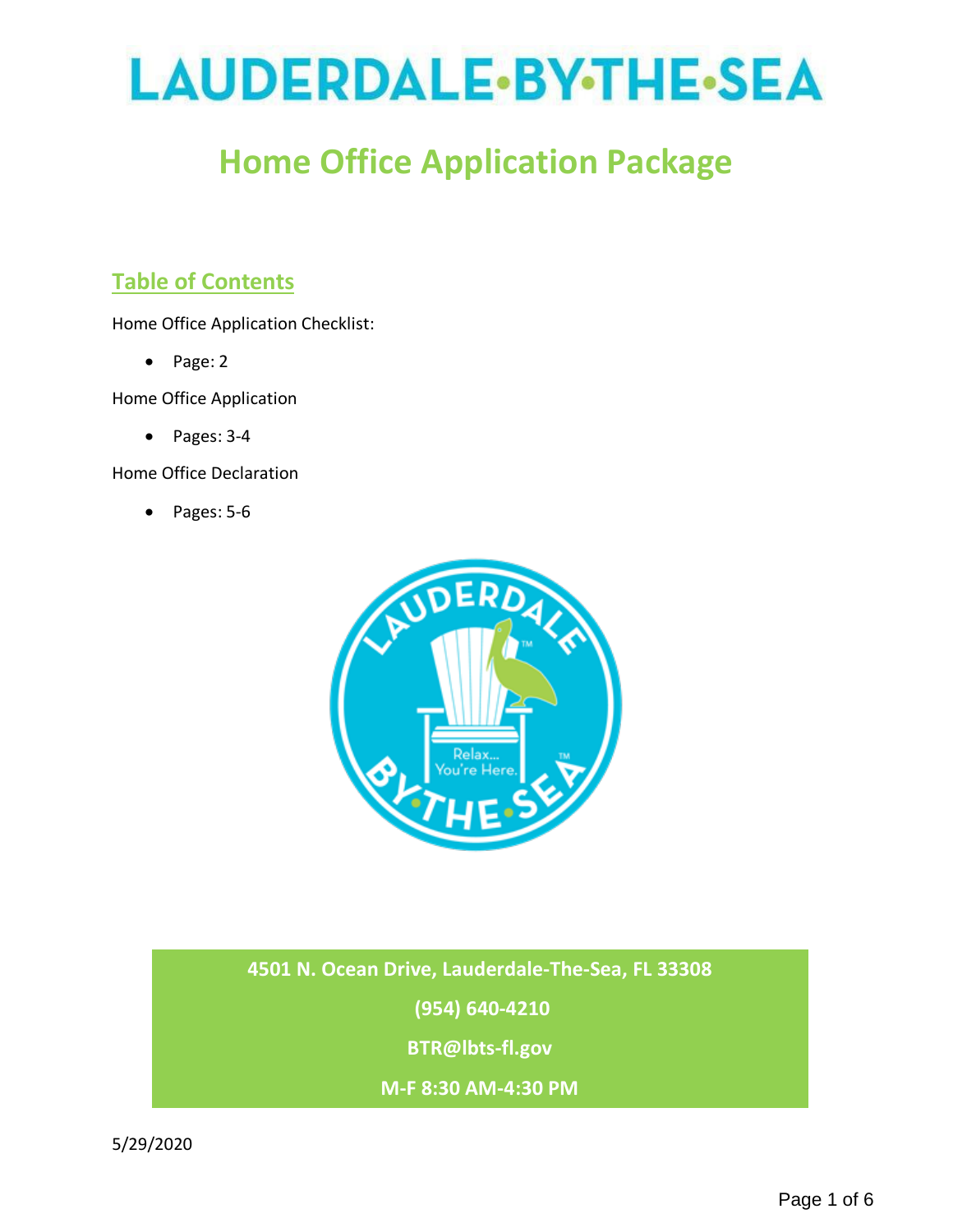#### **Application Checklist: Business Tax Receipt**



Need help? Not sure about something?

Please contact us at (954) 640-4120 or BTR@lbts-fl.gov. We are happy to help!

Congratulations on taking steps forward to opening your home-based business in our unique Town. Lauderdale-By-The-Sea wishes you good fortune and aims to help you succeed in your business endeavors. Below, please find the checklist of items you will need in order to submit your application for review.

#### **You Will Need:**

- **Application for a Business Tax Receipt (BTR), completed and signed by property owner**
- **Proof of Zoning Eligibility (to request this, email Zoning @lbts-fl.gov)**
- $\Box$  Application Fee (will be determined upon staff review of your application)
- **Photocopy of owner's Driver's License with Current Address or other form of state** identification
- **Photocopy of Fictitious Name Registration and/or Articles of Incorporation (if applicable)**
- **Photocopy of a valid State License (if applicable)**
- Signed Home Office Declaration
- **Photocopy of proof of an active Waste-Pro Account**

#### **Other Useful Information:**

- Verify that your home has an active solid waste service account, through Waste-Pro. You may call Waste Pro at 954-282-6800. If there is no active account, the processing of the application may be delayed until one is established.
- Site Inspections—After all the above items are submitted and reviewed, staff will determine which site inspections are required, and will contact you for scheduling.
- For information on requirements to pass the Code Inspection, please review the "Commercial BTR Inspection Checklist."
- Zoning Review—The Town's Planning & Zoning Department will conduct periodic reviews throughout the application process.
- For information on the Zoning review process, you may email the Business Tax Receipt Staff at **BTR@lbts-fl.gov.**
- After all applications and accompanying fees and documents have been received, and all required inspections and reviews have been completed and passed, the Business Tax Receipt may be issued.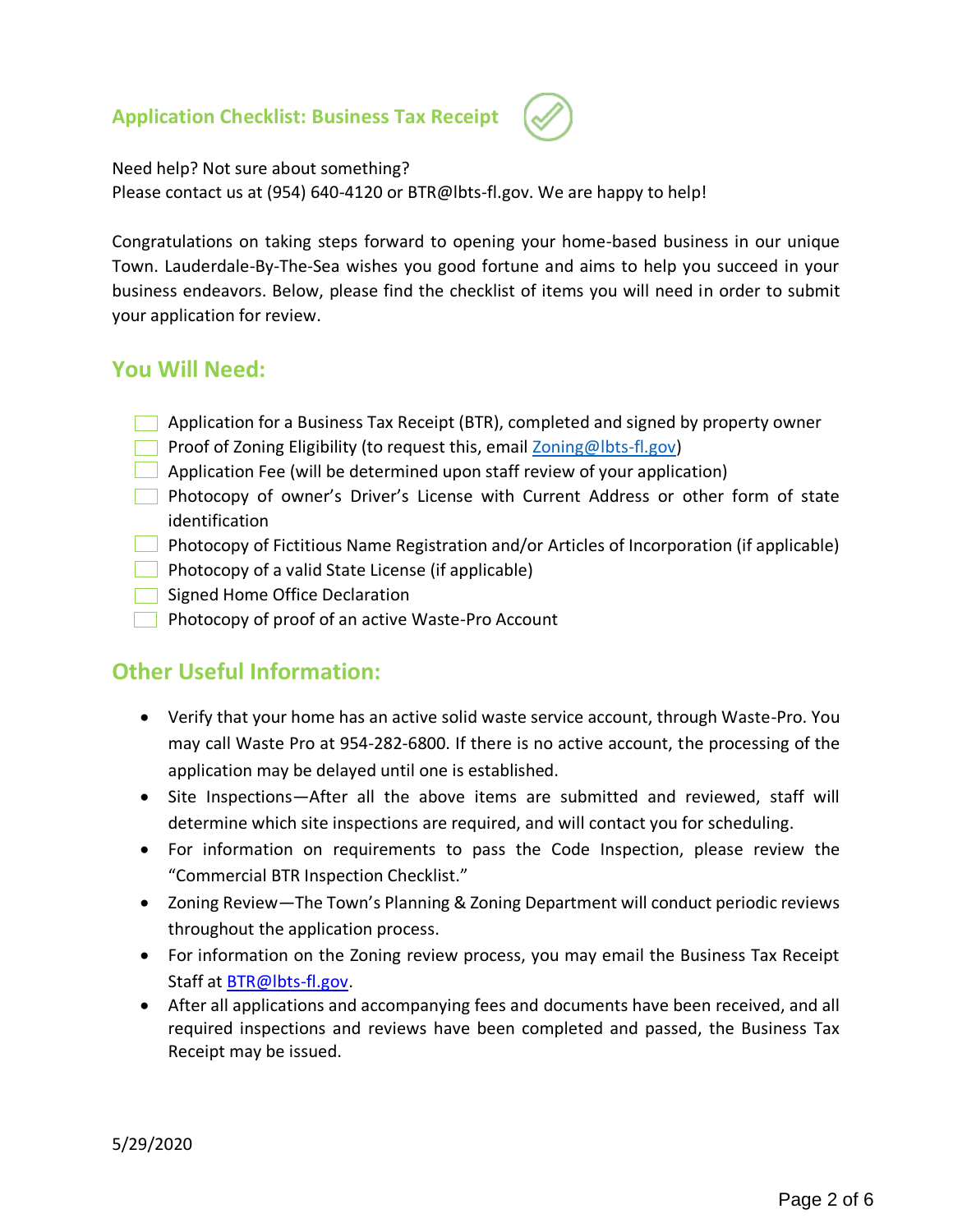## **BUSINESS TAX RECEIPT APPLICATION**

|                                                                            | BUSINESS OWNER'S EMAIL ADDRESS: University of the contract of the contract of the contract of the contract of the contract of the contract of the contract of the contract of the contract of the contract of the contract of |
|----------------------------------------------------------------------------|-------------------------------------------------------------------------------------------------------------------------------------------------------------------------------------------------------------------------------|
|                                                                            |                                                                                                                                                                                                                               |
|                                                                            | CONTACT PERSON: University of the CONTACT PERSON:                                                                                                                                                                             |
|                                                                            |                                                                                                                                                                                                                               |
|                                                                            |                                                                                                                                                                                                                               |
|                                                                            |                                                                                                                                                                                                                               |
|                                                                            |                                                                                                                                                                                                                               |
|                                                                            |                                                                                                                                                                                                                               |
|                                                                            |                                                                                                                                                                                                                               |
|                                                                            |                                                                                                                                                                                                                               |
| SOCIAL SECURITY # OR FEDERAL IDENTIFICATION # (Required by Town Ordinance) |                                                                                                                                                                                                                               |
| proper license type):                                                      | TYPE OF PRODUCTS/SERVICE/BUSINESS OFFERED (In enough detail to enable the Town to determine the                                                                                                                               |
|                                                                            | MERCHANT RETAIL (Average daily dollar value of inventory): __________# OF EMPLOYEES: ______________                                                                                                                           |
|                                                                            | RESAURANT/BAR (seating capacity) INDOOR: ______________________OUTDOOR: _______________                                                                                                                                       |
|                                                                            |                                                                                                                                                                                                                               |
| 5/29/2020                                                                  |                                                                                                                                                                                                                               |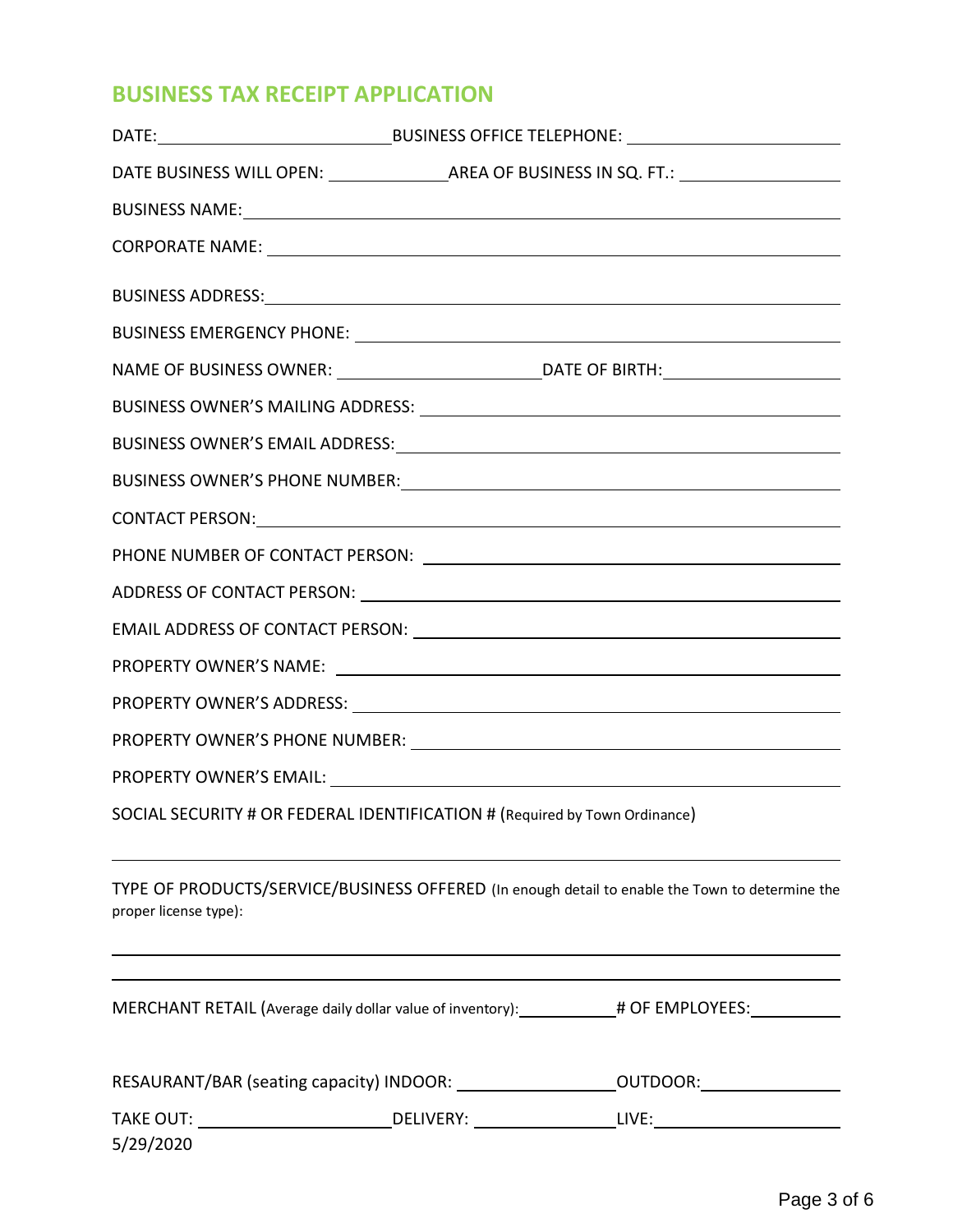| ENTERTAINMENT:<br>VIDEO GAMES#:            |      |
|--------------------------------------------|------|
| VENDING MACHINES#:                         | ATM: |
| OTHER:                                     |      |
| STATE ALCHOHOLIC BEVERAGE TYPE AND NUMBER: |      |

I HEREBY DECLARE that all information provided in this application is true and correct and, further, I understand that providing false or misleading information on this application may result in the denial or revocation of any license or permit issued by the Town of Lauderdale- By-The-Sea which was based upon information provided in this application.

BUSINESS OWNER/APPLICANT SIGNATURE:

PRINT NAME:

THE ABOVE PERSON IS KNOWN PERSONALLY TO ME CONSUMING A REPORT OR PRODUCED AS IDENTIFICATION SWORN TO AND SUBSCRIBED before me by means of **PHYSICAL PRESENCE** or ONLINE NOTARIZATION,

THIS DAY OF 20

NOTARY PUBLIC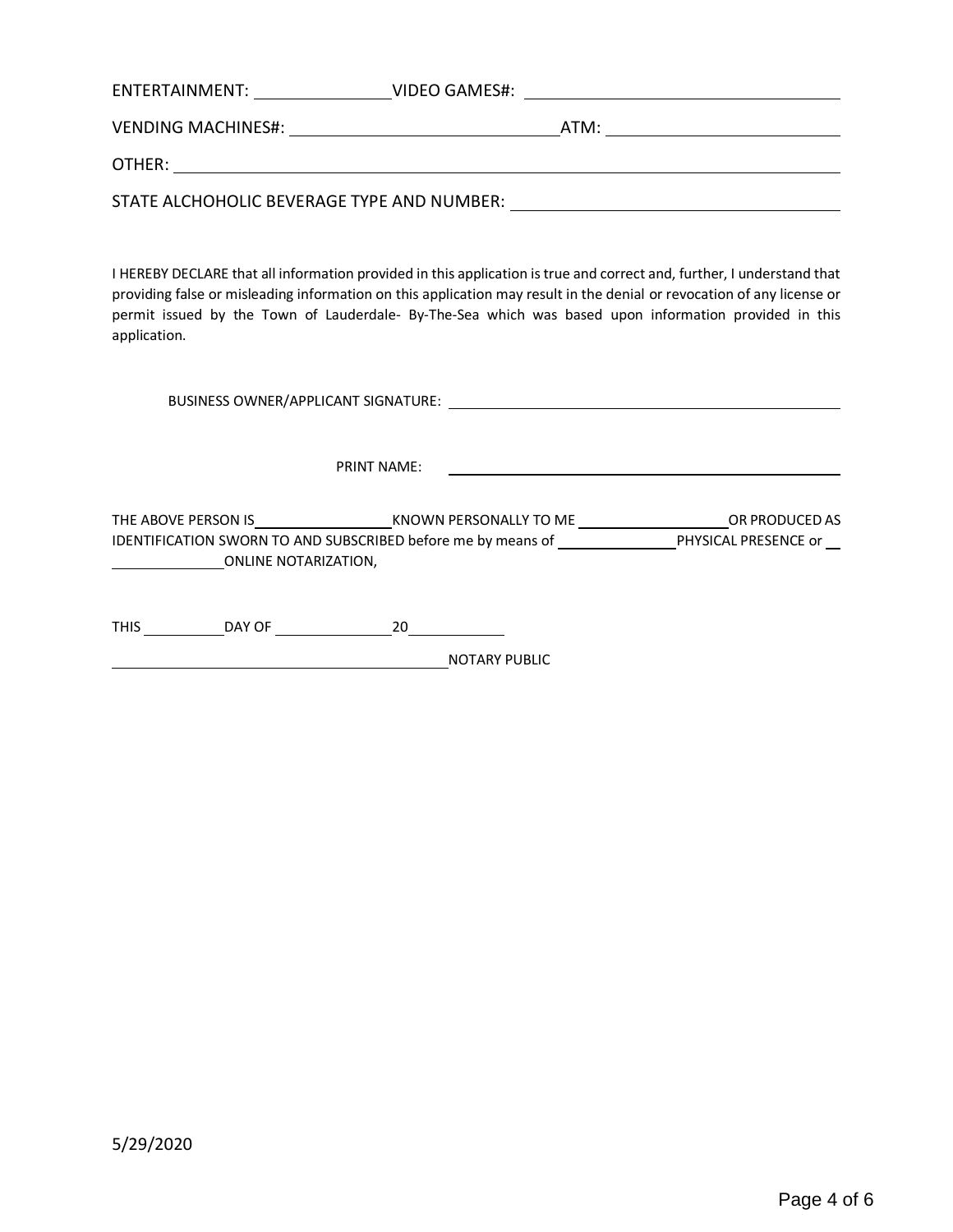### **HOME OFFICE DECLARATION**

In order for any home occupation to be permitted or continue to be permitted in the Town of Lauderdale-By-The- Sea, the following performance standards shall be agreed to by you by signing this declaration and be maintained for the duration of the occupational license:

(1) The residential character and integrity of the neighborhood must not be disturbed and the occupational activity at the home shall not be noticeable from off the premises.

(2) A home occupation shall only be conducted within 20 percent of the living area of the dwelling including interior halls, closets and storage areas, but excluding garages, screened porches, accessory buildings or any similar space not suited or intended as living quarters.

(3) A home occupation shall be conducted at the licensed address only by residents of that dwelling unit.

(4) The giving of individual instruction or tutoring to one person at a time, such as a language, art or piano teacher, shall be deemed a permissible home occupation.

(5) No equipment or process shall be used in a home occupation which creates fumes, glare, noise, odors, vibration, or electrical interference detectable to the normal senses off the lot, if the occupation is conducted in a single-family residence, or outside the dwelling unit if conducted in other than a single-family residence. In the case of electrical interference, no equipment or process shall be used which creates visual or audible interference in any radio or television receivers off the premises.

(6) No traffic shall be generated by a home occupation in greater volumes than would normally be expected in a residential neighborhood, and any need for parking generated by the conduct of a home occupation shall be met by off-street parking which complies with Chapter 17 and 23 of the Code of Ordinances.

(7) All pick ups or deliveries to or from a dwelling unit in which a home occupation is located, shall be performed by vehicles which are able to park on the driveway or within the property of the dwelling unit and shall not park on the swale areas of the public right of way. Such vehicles, pick ups and deliveries shall not block the public right of way, swale, or sidewalk areas in residential neighborhoods. Vehicle deliveries which are associated with the home occupation shall be limited to three pickups and/or deliveries per day.

(8) All storage of materials or supplies used in the home occupation shall be done within the living area of the dwelling unit, within the space limitations specified in subsection (2) above and shall not be visible from adjacent residential units. Contractors, tradespersons and the like shall not use their home garage or yard areas for storage of materials and supplies used in business activities.